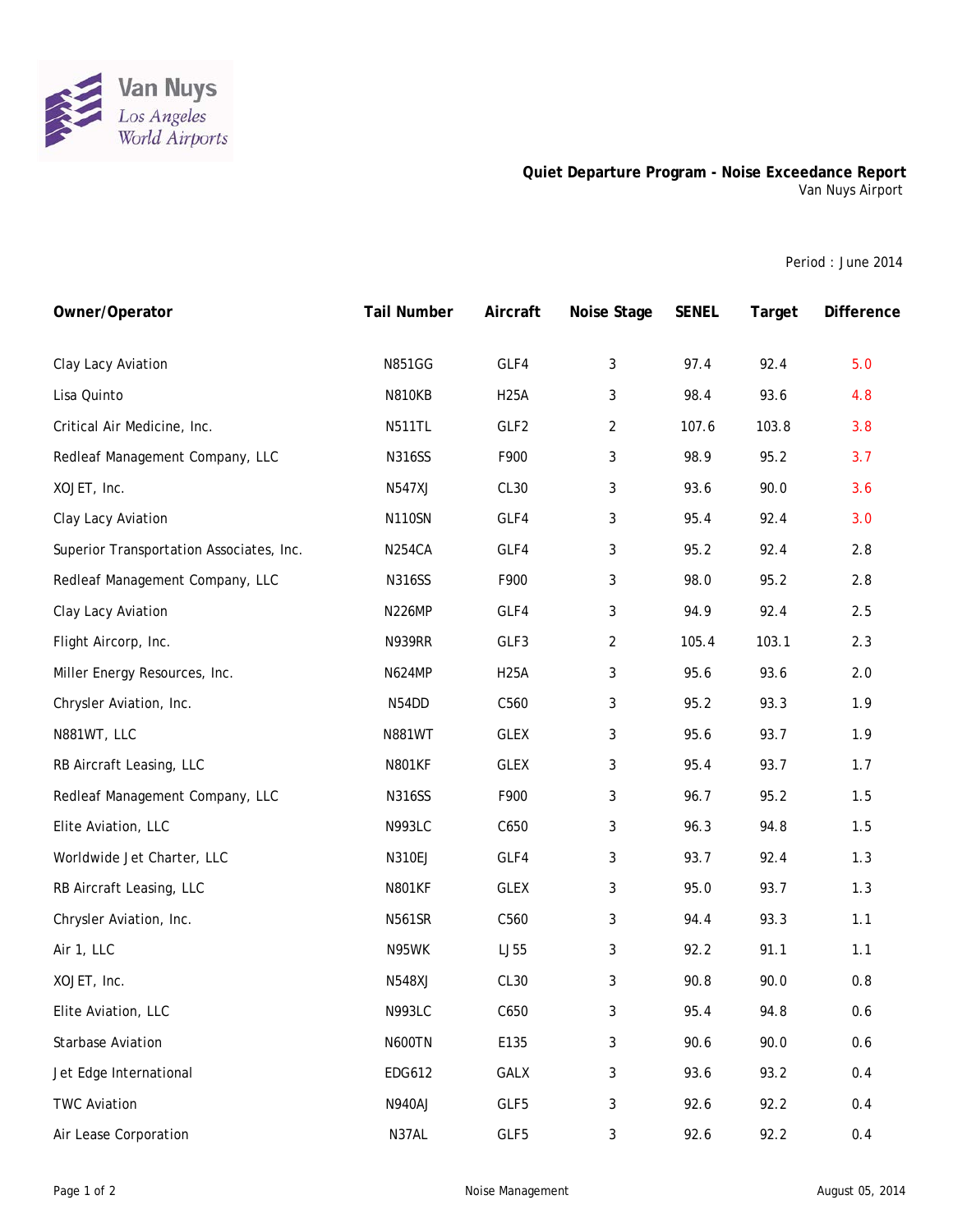

## **Quiet Departure Program - Noise Exceedance Report** Van Nuys Airport

Period : June 2014

| Owner/Operator                 | <b>Tail Number</b> | Aircraft         | Noise Stage | <b>SENEL</b> | Target | <b>Difference</b> |
|--------------------------------|--------------------|------------------|-------------|--------------|--------|-------------------|
| Jet Edge International         | N35BP              | <b>GALX</b>      | 3           | 93.6         | 93.2   | 0.4               |
| SMRK, LLC                      | <b>N777UV</b>      | <b>FA50</b>      | 3           | 98.8         | 98.4   | 0.4               |
| Advanced Air Management, Inc.  | N304CC             | <b>GLEX</b>      | 3           | 94.1         | 93.7   | 0.4               |
| Mattivi Brothers Leasing, Inc. | <b>N340SP</b>      | C <sub>525</sub> | 3           | 91.3         | 90.9   | 0.4               |
| AeroSolutions Group, Inc.      | N74TS              | <b>FA50</b>      | 3           | 98.6         | 98.4   | 0.2               |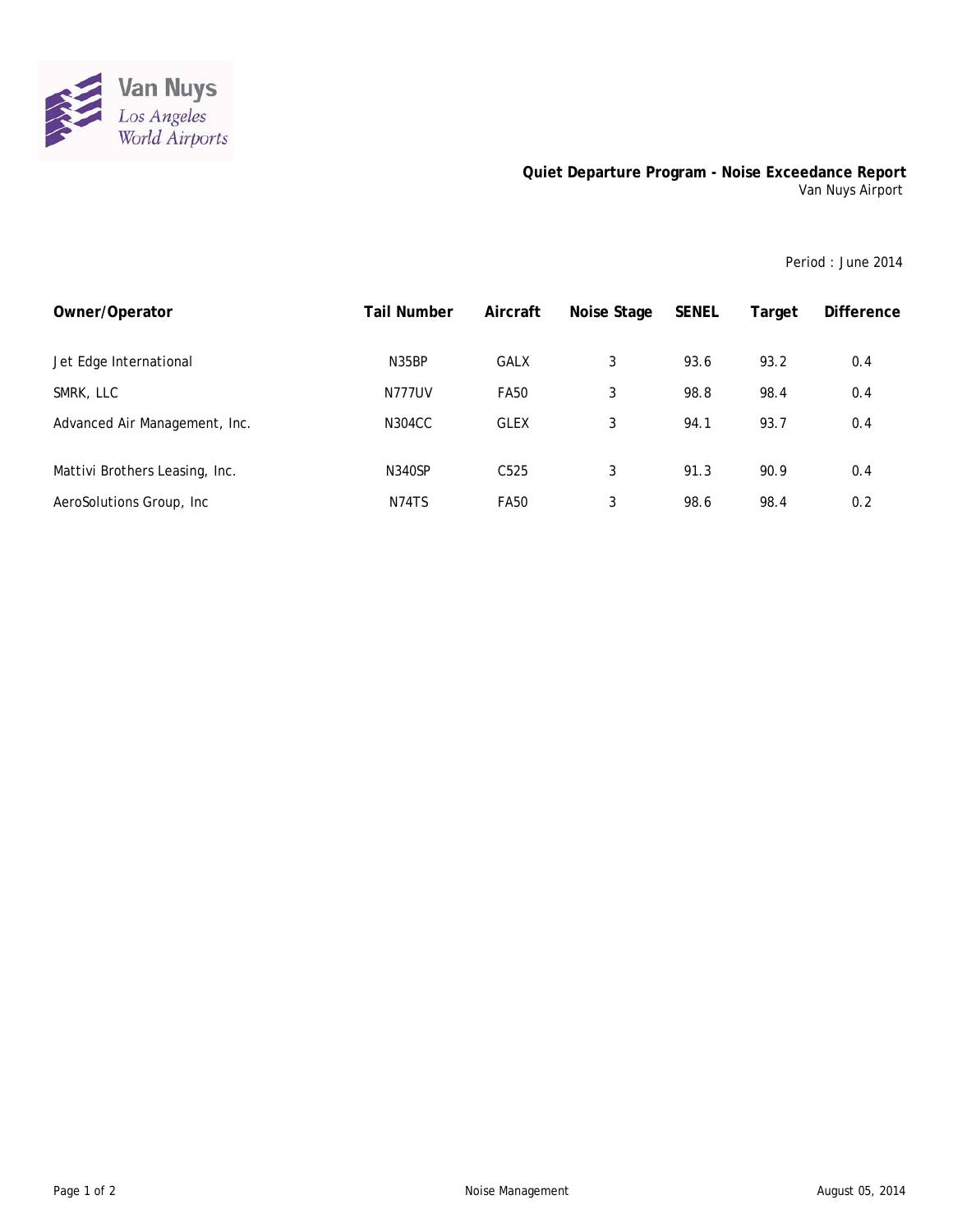

Period : June 2014

| Owner/Operator                                | <b>Departures Exceeding</b><br><b>Target Noise Level</b> | <b>Total Southbound</b><br><b>Jet Departures</b> |
|-----------------------------------------------|----------------------------------------------------------|--------------------------------------------------|
| Redleaf Management Company, LLC               | 3                                                        | 6                                                |
| Elite Aviation, LLC                           | $\mathbf{2}$                                             | 3                                                |
| RB Aircraft Leasing, LLC                      | 2                                                        | 3                                                |
| Chrysler Aviation, Inc.                       | 2                                                        | 35                                               |
| Jet Edge International                        | 2                                                        | 42                                               |
| XOJET, Inc.                                   | 2                                                        | 84                                               |
| Clay Lacy Aviation                            | 3                                                        | 165                                              |
| AeroSolutions Group, Inc                      | $\mathbf{1}$                                             |                                                  |
| Air 1, LLC                                    | 1                                                        |                                                  |
| Flight Aircorp, Inc.                          |                                                          |                                                  |
| Lisa Quinto                                   |                                                          |                                                  |
| Miller Energy Resources, Inc                  |                                                          |                                                  |
| Critical Air Medicine, Inc.                   |                                                          | 2                                                |
| N881WT, LLC                                   |                                                          | 2                                                |
| Advanced Air Management, Inc.                 |                                                          |                                                  |
| Superior Transportation Associates, Inc.      |                                                          |                                                  |
| SNNK Partners, LLC                            |                                                          | 6                                                |
| Air Lease Corporation                         |                                                          | 8                                                |
| <b>Starbase Aviation</b>                      |                                                          | 9                                                |
| Mattivi Brothers Leasing, Inc.                |                                                          | 14                                               |
| Worldwide Jet Charter, LLC                    |                                                          | 22                                               |
| <b>TWC Aviation</b>                           | 1                                                        | 25                                               |
| !STORED AIRCRAFT excluding ex Aeroflot/C.I.S. | 0                                                        | $\mathbf{1}$                                     |
| 711 Air Corporation                           | 0                                                        | 1                                                |
| 921BE, LLC                                    | 0                                                        |                                                  |
| Adams Office, LLC                             | 0                                                        |                                                  |
| Aerial Environmental Enhancement Service      | 0                                                        |                                                  |
| Aero Jet Services, LLC                        | 0                                                        |                                                  |
| AGB Holdings, Inc.                            | 0                                                        |                                                  |
| Air Alliance, LLC                             | 0                                                        |                                                  |
| Air Ambulance Professionals, Inc.             | ŋ                                                        |                                                  |
| AirExcellence, LLC                            | 0                                                        |                                                  |
| Ajax Estates Holdings Limited                 | 0                                                        |                                                  |
| <b>Alce 2005</b>                              | 0                                                        |                                                  |
| A-OK Jets, Inc.                               | 0                                                        |                                                  |
| Ashley Construction, Inc.                     | 0                                                        |                                                  |
| Awaiting Documentation                        | 0                                                        |                                                  |
| B & G Leasing, LLC                            | 0                                                        |                                                  |
| Best Jets International, Inc.                 | 0                                                        |                                                  |

The Van Nuys Airport Fly Friendly - Quiet Departure Program asks that operators of jet aircraft use manufacturer's or NBAA quiet departure

procedures to reduce departure noise. This voluntary program sets target noise levels for each aircraft type. Limiting departure noise to the target level will be impossible under some circumstances. Therefore, an item in the list above showing departures exceeding the target noise level does

not necessarily indicate a lack of compliance with the program.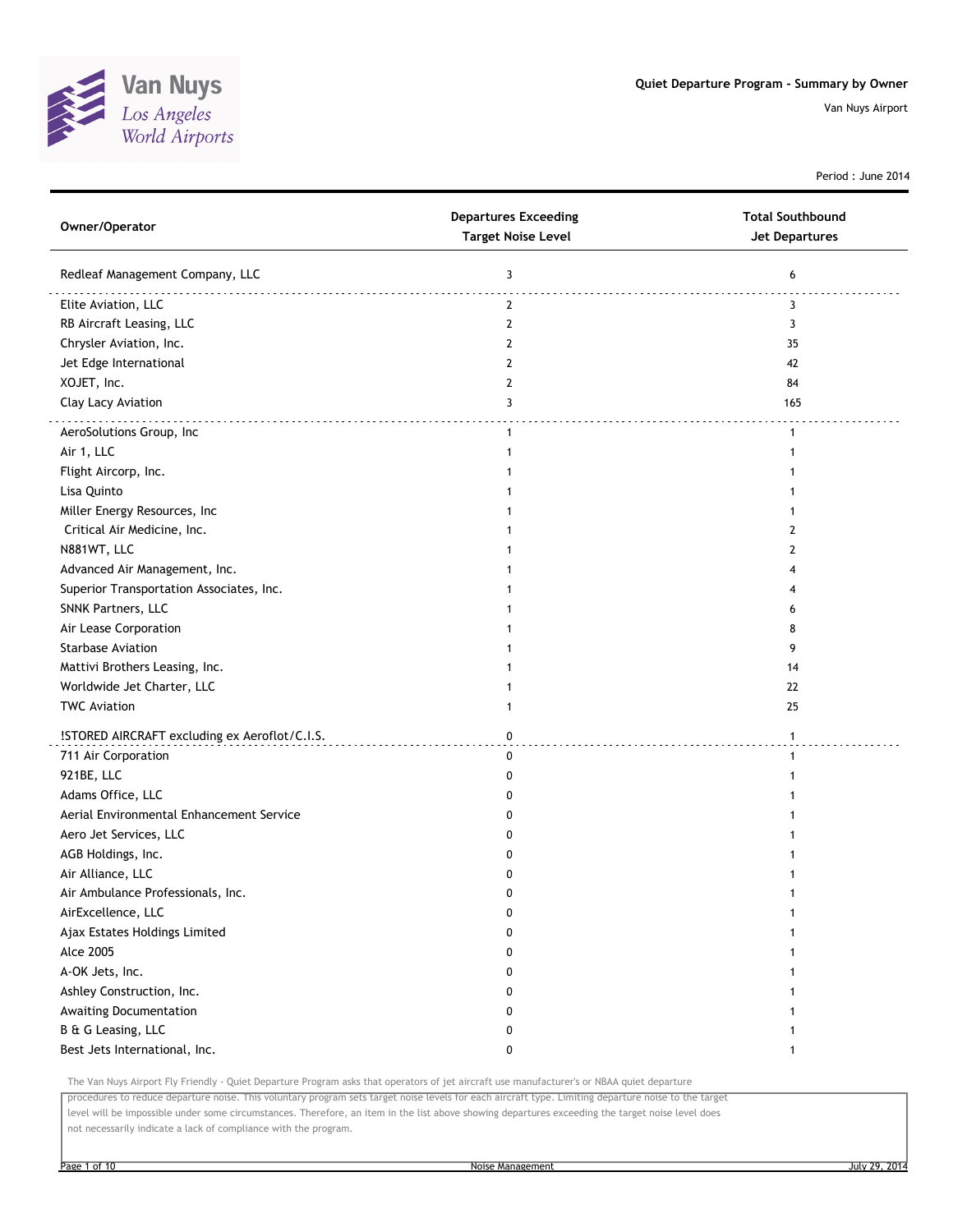

Period : June 2014

| Owner/Operator                              | <b>Departures Exceeding</b><br><b>Target Noise Level</b> | <b>Total Southbound</b><br>Jet Departures |
|---------------------------------------------|----------------------------------------------------------|-------------------------------------------|
| BioBird, LLC                                | 0                                                        |                                           |
| Birds Eye Management, Inc.                  | 0                                                        |                                           |
| <b>Brockville Capital Limited</b>           | 0                                                        |                                           |
| Burnett Aviation Company, Inc.              | 0                                                        |                                           |
| Business Jet Managers, Inc.                 | 0                                                        |                                           |
| Caesars Entertainment Operating Co., Inc    | 0                                                        |                                           |
| Calibe Jet Charter                          | 0                                                        |                                           |
| Cathexis Oil & Gas, LLC                     | 0                                                        |                                           |
| <b>CECo Enterprises, LLC</b>                | 0                                                        |                                           |
| Central Missouri Aviation, Inc              | 0                                                        |                                           |
| Centralize Leasing Corporation              | 0                                                        |                                           |
| CitationAir                                 | 0                                                        |                                           |
| Clear Channel Communications, Inc.          | 0                                                        |                                           |
| Core Projects, Inc.                         | 0                                                        |                                           |
| Corporate Fleet Services, LLC               | 0                                                        |                                           |
| Corporate Flight International              | 0                                                        |                                           |
| Corporate Flight, Inc.                      | 0                                                        |                                           |
| Cove Aviation Partners, LLC                 | 0                                                        |                                           |
| CSC Transport, Inc.                         | 0                                                        |                                           |
| Deer Jet Company, Ltd.                      | 0                                                        |                                           |
| Delaware Air Transport, LLC                 | 0                                                        |                                           |
| Delta Private Jets                          | 0                                                        |                                           |
| Divcom Pharma Produtos Farmaceuticos, Ltda. | 0                                                        |                                           |
| DW Aviation, Inc.                           | 0                                                        |                                           |
| East Coast Brokerage Services, LLC          | 0                                                        |                                           |
| East Coast Jets, Inc.                       | 0                                                        |                                           |
| Edmiston Marketing, LLC                     | 0                                                        |                                           |
| Encanto Investments, Inc.                   | 0                                                        |                                           |
| ExcelAire, LLC                              | 0                                                        |                                           |
| Execujet Charter Services, Inc.             | 0                                                        |                                           |
| <b>Executive Air Taxi Corporation</b>       | 0                                                        |                                           |
| F-5 Corporation                             | 0                                                        |                                           |
| Fairmont Aviation, LLC                      | 0                                                        |                                           |
| First American Exchange Company, LLC        | 0                                                        |                                           |
| FKM Enterprises, LLC                        | 0                                                        |                                           |
| Flight Level, LLC                           | 0                                                        |                                           |
| Frank Lill & Son, Inc.                      | 0                                                        |                                           |
| Franklin-Templeton Travel, Inc.             | 0                                                        |                                           |
| Gamel Howe Andros Aviation, LLC             | 0                                                        |                                           |
| <b>GARUDA INDONESIA</b>                     | 0                                                        |                                           |
| Gateway Aviation, Inc.                      | 0                                                        | 1                                         |

The Van Nuys Airport Fly Friendly - Quiet Departure Program asks that operators of jet aircraft use manufacturer's or NBAA quiet departure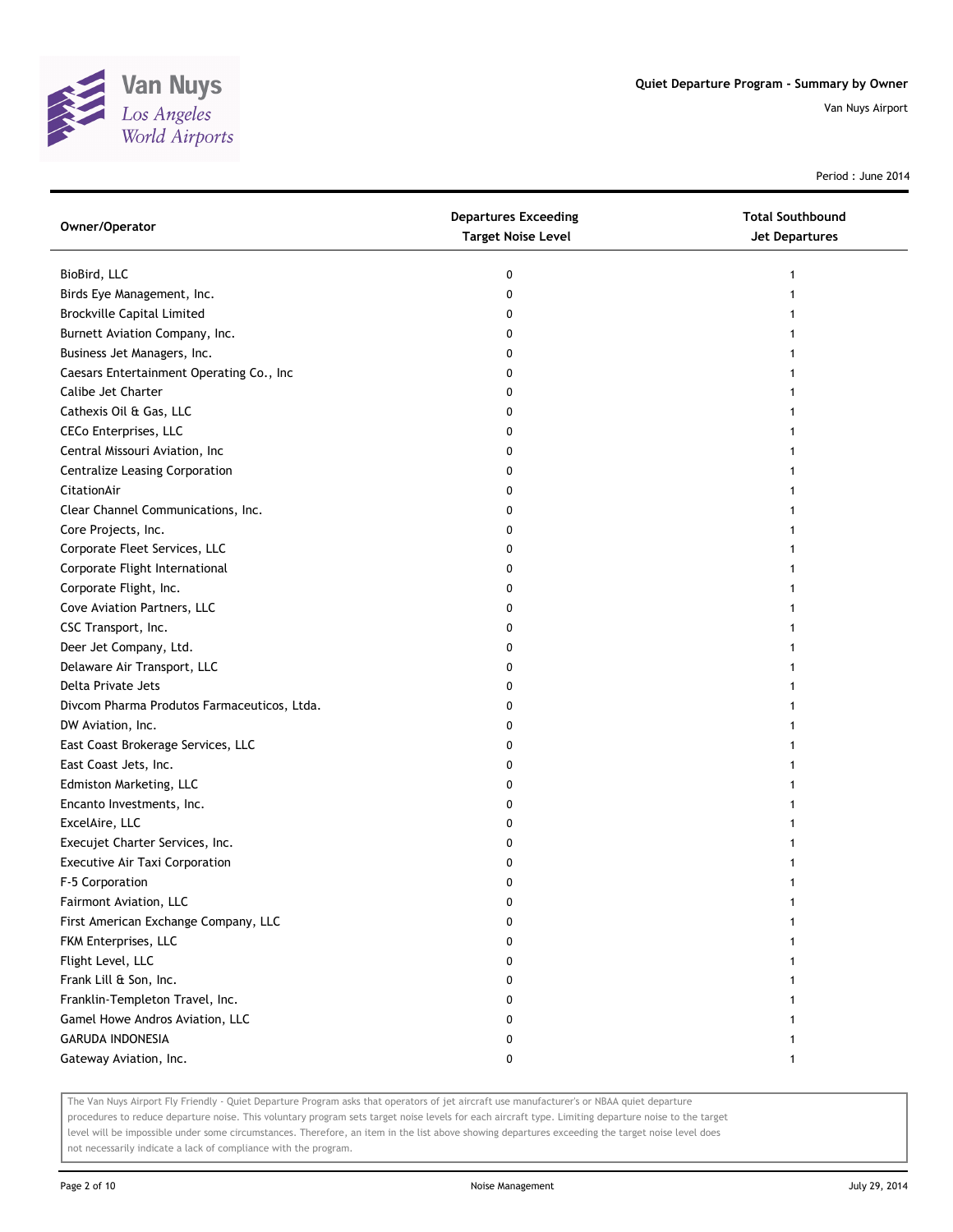

Period : June 2014

| Owner/Operator                       | <b>Departures Exceeding</b><br><b>Target Noise Level</b> | <b>Total Southbound</b><br><b>Jet Departures</b> |
|--------------------------------------|----------------------------------------------------------|--------------------------------------------------|
| <b>General Nutrition Corporation</b> | 0                                                        | 1                                                |
| General Parts, Inc.                  | 0                                                        |                                                  |
| Glass Aviation, Inc.                 | 0                                                        |                                                  |
| Glenbrook Capital Logistics, LLC     | 0                                                        |                                                  |
| <b>Grossman Company Properties</b>   | 0                                                        |                                                  |
| GS 150-217, LLC                      | 0                                                        |                                                  |
| Hard Rock Hotel                      | 0                                                        |                                                  |
| Hawker 1000, LLC                     | 0                                                        |                                                  |
| <b>HBE Corporation</b>               | 0                                                        |                                                  |
| Herndon Products, Inc.               | 0                                                        |                                                  |
| Hewlett-Packard Company              | 0                                                        |                                                  |
| HFO Leasing, LLC                     | 0                                                        |                                                  |
| HGA, LLC                             | 0                                                        |                                                  |
| Hollister Aviation, LLC              | 0                                                        |                                                  |
| IBC Hospitality, LLC                 | 0                                                        |                                                  |
| Indigo Management Company            | 0                                                        |                                                  |
| Jet Aviation Business Jets, Inc.     | 0                                                        |                                                  |
| Jet Aviation Flight Services         | 0                                                        |                                                  |
| Jet Aviation Flight Services, Inc.   | 0                                                        |                                                  |
| Jet Charter, Inc.                    | 0                                                        |                                                  |
| Jet Link Investments, Inc.           | 0                                                        |                                                  |
| Jet Linx Aviation, LLC               | 0                                                        |                                                  |
| Jet Source Charter, Inc.             | 0                                                        |                                                  |
| Jet-Alliance, Inc.                   | 0                                                        |                                                  |
| JRW Aviation, Inc.                   | 0                                                        | 1                                                |
| KAISERAIR Inc.                       | 0                                                        |                                                  |
| Key Air, LLC                         | 0                                                        |                                                  |
| Kimberly Clark de Mexico, SA de CV   | 0                                                        |                                                  |
| Kirin GmbH & Company KG              | 0                                                        |                                                  |
| Komar Aviation Group                 | 0                                                        |                                                  |
| <b>Kress Enterprises</b>             | 0                                                        |                                                  |
| Latitude 33 Consulting LLC           | 0                                                        |                                                  |
| Live RD Air, LLC                     | 0                                                        |                                                  |
| Logistics Management, LLC            | 0                                                        |                                                  |
| Lyon Aviation                        | 0                                                        |                                                  |
| M.B., Inc.                           | 0                                                        |                                                  |
| M5 Holdings, LLC                     | 0                                                        |                                                  |
| Mach One Air Charters, Inc.          | 0                                                        |                                                  |
| Majestic Jet, Inc.                   | 0                                                        |                                                  |
| Malibu Consulting, Ltd.              | 0                                                        |                                                  |
| Manivalva, SA                        | 0                                                        |                                                  |

The Van Nuys Airport Fly Friendly - Quiet Departure Program asks that operators of jet aircraft use manufacturer's or NBAA quiet departure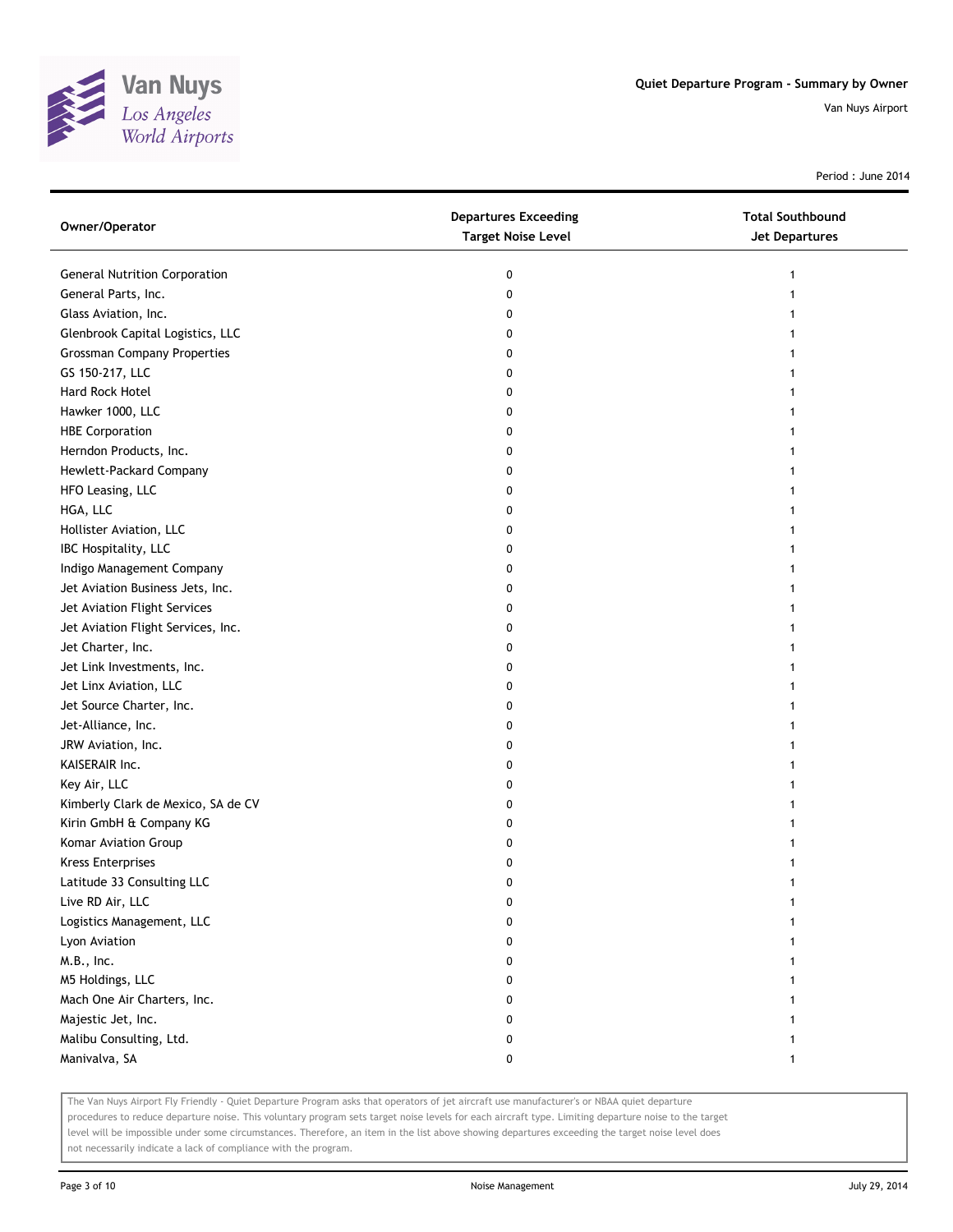

Period : June 2014

| Owner/Operator                           | <b>Departures Exceeding</b><br><b>Target Noise Level</b> | <b>Total Southbound</b><br>Jet Departures |
|------------------------------------------|----------------------------------------------------------|-------------------------------------------|
| Mann Aviation, LLC                       | 0                                                        | 1                                         |
| Mecum Auction, Inc.                      | 0                                                        |                                           |
| Med Flight Air Ambulance, Inc.           | 0                                                        |                                           |
| Millennium Aviation of New York, LLC     | 0                                                        |                                           |
| Mr. Chow Enterprises, Ltd.               | 0                                                        |                                           |
| MV Air, LLC                              | 0                                                        |                                           |
| N711 Aviation, LLC                       | 0                                                        |                                           |
| N907DF, LLC                              | 0                                                        |                                           |
| N917SC, Ltd.                             | 0                                                        |                                           |
| Napa Jet Center                          | 0                                                        |                                           |
| National Flight, LLC                     | 0                                                        |                                           |
| NIC Air, Inc.                            | 0                                                        |                                           |
| Niznick Enterprises, Inc.                | 0                                                        |                                           |
| NWA Partners, LLC                        | 0                                                        |                                           |
| Pacific Coast Jet, LLC                   | 0                                                        |                                           |
| Papa Grande Aviation, LLC                | 0                                                        |                                           |
| PHI Air, LLC                             | 0                                                        |                                           |
| Pittco Aviation, Inc.                    | 0                                                        |                                           |
| Plukair Texas, LLC                       | 0                                                        |                                           |
| PNC Bank, N.A.                           | 0                                                        |                                           |
| Polar Bear Express II, LLC               | 0                                                        |                                           |
| PropCo Bridge, LLC                       | 0                                                        |                                           |
| Rail Management & Consulting Corporation | 0                                                        |                                           |
| Rainier Aviation, Inc.                   | 0                                                        |                                           |
| Red.com                                  | 0                                                        |                                           |
| <b>Redpoint Ventures</b>                 | 0                                                        |                                           |
| Rockstar, Inc.                           | 0                                                        |                                           |
| RSF Management Services, Inc.            | 0                                                        |                                           |
| RTF Aviation, LLC                        | 0                                                        |                                           |
| RWP Associates, Inc.                     | 0                                                        |                                           |
| Scottsdale Hangar One, LLC               | 0                                                        |                                           |
| Sedgwick Azure, Inc                      | 0                                                        |                                           |
| Short Hills Aviation                     | 0                                                        |                                           |
| Silver Stream Aviation, LLC              | 0                                                        |                                           |
| Six Ten Group, LLC                       | 0                                                        |                                           |
| Sky Wide Ventures, LLC                   | 0                                                        |                                           |
| Skyway Aero, Inc.                        | 0                                                        |                                           |
| Solairus Aviation                        | 0                                                        |                                           |
| Sonic Automotive Aviation, LLC           | 0                                                        |                                           |
| Sony Corporation of America              | 0                                                        |                                           |
| Starlink Aviation, Inc.                  | 0                                                        |                                           |

The Van Nuys Airport Fly Friendly - Quiet Departure Program asks that operators of jet aircraft use manufacturer's or NBAA quiet departure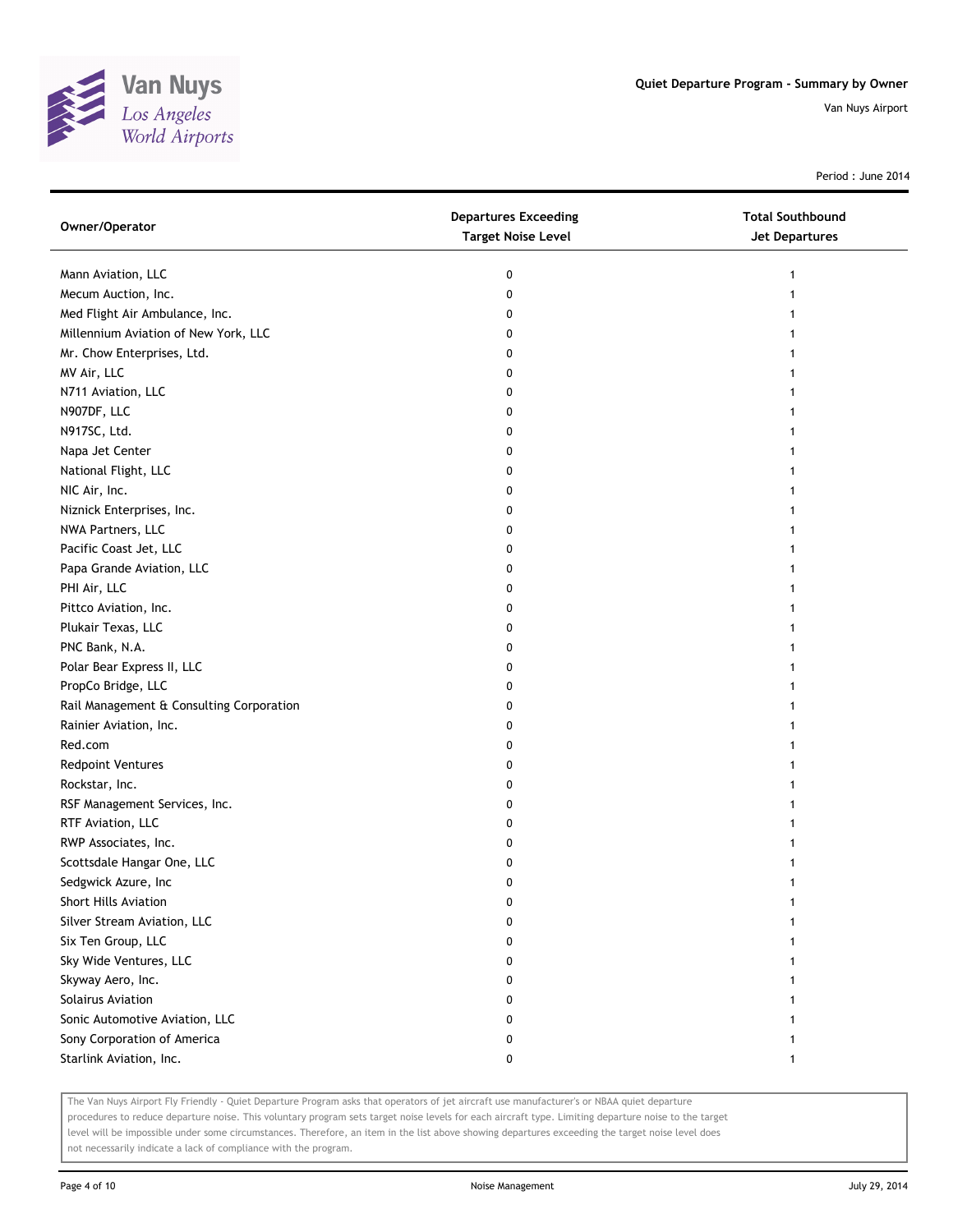

Period : June 2014

| Owner/Operator                                      | <b>Departures Exceeding</b><br><b>Target Noise Level</b> | <b>Total Southbound</b><br>Jet Departures |
|-----------------------------------------------------|----------------------------------------------------------|-------------------------------------------|
| <b>Steiner Corporation</b>                          | 0                                                        | 1                                         |
| Takle Management, LLC                               | 0                                                        |                                           |
| Talaria Logistics, LLC                              | 0                                                        |                                           |
| Tele-Com Air, Inc.                                  | 0                                                        |                                           |
| Temple-Inland                                       | 0                                                        |                                           |
| The Greenbaum Company                               | 0                                                        |                                           |
| The Kroger Company                                  | 0                                                        |                                           |
| The Travelers Indemnity Company                     | 0                                                        |                                           |
| Thomas West, Inc.                                   | 0                                                        |                                           |
| Transit Air Services, Inc.                          | 0                                                        |                                           |
| Trey Aviation, LLC                                  | 0                                                        |                                           |
| Universal Jet Aviation, Inc.                        | 0                                                        |                                           |
| Valutech Managment, LLC                             | 0                                                        |                                           |
| VCS Air, LLC                                        | 0                                                        |                                           |
| VISTAJET Luftfahrtunternehmen GmbH                  | 0                                                        |                                           |
| Vivo Volare, LLC                                    | 0                                                        |                                           |
| WaterStreet Aviation, LLC                           | 0                                                        |                                           |
| <b>Westair Corporation</b>                          | 0                                                        |                                           |
| Westfield Aviation, Inc. Pty. Ltd.                  | 0                                                        |                                           |
| White Cloud Aviation, Inc.                          | 0                                                        |                                           |
| <b>Wolfe Air Aviation</b>                           | 0                                                        |                                           |
| 3Foot Air, LLC                                      | 0                                                        | 2                                         |
| 71NJ, LLC                                           | 0                                                        | 2                                         |
| ACM Aviation Services, Inc.                         | 0                                                        | 2                                         |
| Aerolineas Ejecutivas, SA de CV                     | 0                                                        | 2                                         |
| Aerolineas Marcos, SA de CV                         | 0                                                        | 2                                         |
| Air Futura, LLC                                     | 0                                                        | 2                                         |
| Air Kaitar, LLC                                     | 0                                                        | 2                                         |
| Air Rutter International DBA JetFlite International | 0                                                        | 2                                         |
| AirReese, LLC                                       | 0                                                        | 2                                         |
| Allen Lund Company, Inc.                            | 0                                                        | 2                                         |
| Ambrose Corporation                                 | 0                                                        | 2                                         |
| AR Investments, LLC                                 | 0                                                        | 2                                         |
| A-Ron Resources, LLC                                | 0                                                        | 2                                         |
| ATI Jet, Inc.                                       | 0                                                        | 2                                         |
| Bay Jet, LLC                                        | 0                                                        | 2                                         |
| <b>Business Jet Access</b>                          | 0                                                        | 2                                         |
| Caliber Jet                                         | 0                                                        | 2                                         |
| Centaero Aviation                                   | 0                                                        | 2                                         |
| Challenger Aircraft Charters, LLC                   | 0                                                        | 2                                         |
| Chelsea Aviation, LP                                | 0                                                        | $\mathbf{2}$                              |

The Van Nuys Airport Fly Friendly - Quiet Departure Program asks that operators of jet aircraft use manufacturer's or NBAA quiet departure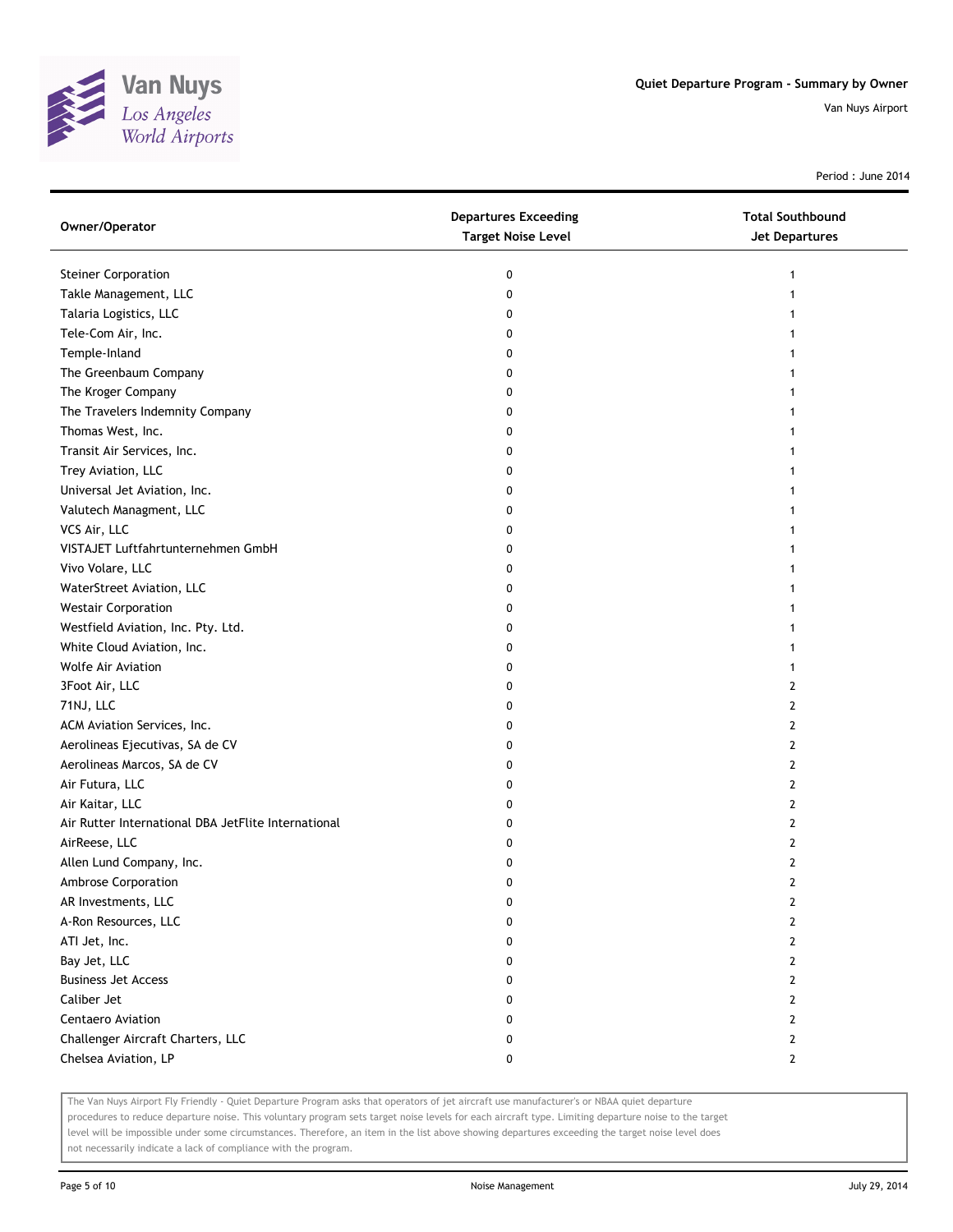

Period : June 2014

| <b>Departures Exceeding</b><br><b>Total Southbound</b><br>Owner/Operator<br><b>Target Noise Level</b><br><b>Jet Departures</b> |  |
|--------------------------------------------------------------------------------------------------------------------------------|--|
| Corporate Air, LLC<br>$\mathbf{2}$<br>0                                                                                        |  |
| CTP Aviation, LLC<br>$\mathbf{2}$<br>0                                                                                         |  |
| Dassault Falcon Jet Corporation<br>2<br>0                                                                                      |  |
| DES Aviation, LLC<br>2<br>0                                                                                                    |  |
| Dole Foods Flight Operations, Inc.<br>0<br>2                                                                                   |  |
| Dorato Jets, LLC<br>2<br>0                                                                                                     |  |
| Dream Trans, LLC<br>0<br>2                                                                                                     |  |
| E Management, LLC<br>2<br>0                                                                                                    |  |
| Embraer Executive Aircraft, Inc.<br>0<br>2                                                                                     |  |
| ExcelAire Service, Inc.<br>$\overline{2}$<br>0                                                                                 |  |
| Fly Phenon 208, LLC<br>$\overline{2}$<br>0                                                                                     |  |
| General Electric Capital Corporation<br>$\overline{2}$<br>0                                                                    |  |
| Global Flight, Inc.<br>2<br>0                                                                                                  |  |
| Gold Aviation Services, Inc.<br>2<br>0                                                                                         |  |
| Grancor Aviation Inc.<br>$\overline{2}$<br>0                                                                                   |  |
| Green Two, Inc.<br>2<br>0                                                                                                      |  |
| Guardian Industries Corporation<br>0<br>$\overline{2}$                                                                         |  |
| Guthy-Renker Aviation, LLC<br>0<br>2                                                                                           |  |
| HIG Aviation Group, LLC<br>0<br>2                                                                                              |  |
| IAC/InterActive Corporation<br>$\overline{2}$<br>0                                                                             |  |
| Jet Set Aircraft, Inc.<br>$\overline{2}$<br>0                                                                                  |  |
| JetSelect Aviation<br>0<br>$\overline{2}$                                                                                      |  |
| KAP Aviation, LLC<br>2<br>0                                                                                                    |  |
| Kingston Aviation, LLC<br>2<br>0                                                                                               |  |
| La Mesa RV Center, Inc.<br>$\overline{2}$<br>0                                                                                 |  |
| Las Vegas Jet, LLC<br>2<br>0                                                                                                   |  |
| Liberty Specialty Enterprises, Inc.<br>0<br>$\overline{2}$                                                                     |  |
| M.D.C. Holdings, Inc.<br>2<br>0                                                                                                |  |
| Makaasar Pty. Ltd<br>0<br>2                                                                                                    |  |
| Mannco, LLC<br>2<br>0                                                                                                          |  |
| Midland Financial Company Flight Department<br>2<br>0                                                                          |  |
| Midwest Corporate Aviation, Inc.<br>$\mathbf{2}$<br>0                                                                          |  |
| Mike Post Productions, Inc.<br>0<br>2                                                                                          |  |
| Mona Vie Aircraft Leasing, LLC<br>$\overline{2}$<br>0                                                                          |  |
| Mt. Everest, LLC<br>2<br>0                                                                                                     |  |
| Mustang Investors, LLC<br>$\overline{2}$<br>0                                                                                  |  |
| N250RG, LLC<br>2<br>0                                                                                                          |  |
| N551V, LLC<br>2<br>0                                                                                                           |  |
| Nevada 5 Aviation, LLC<br>2<br>0                                                                                               |  |
| Northrop Grumman<br>$\overline{2}$<br>0                                                                                        |  |
| OGBJET, LLC<br>$\mathbf{2}$<br>0                                                                                               |  |

The Van Nuys Airport Fly Friendly - Quiet Departure Program asks that operators of jet aircraft use manufacturer's or NBAA quiet departure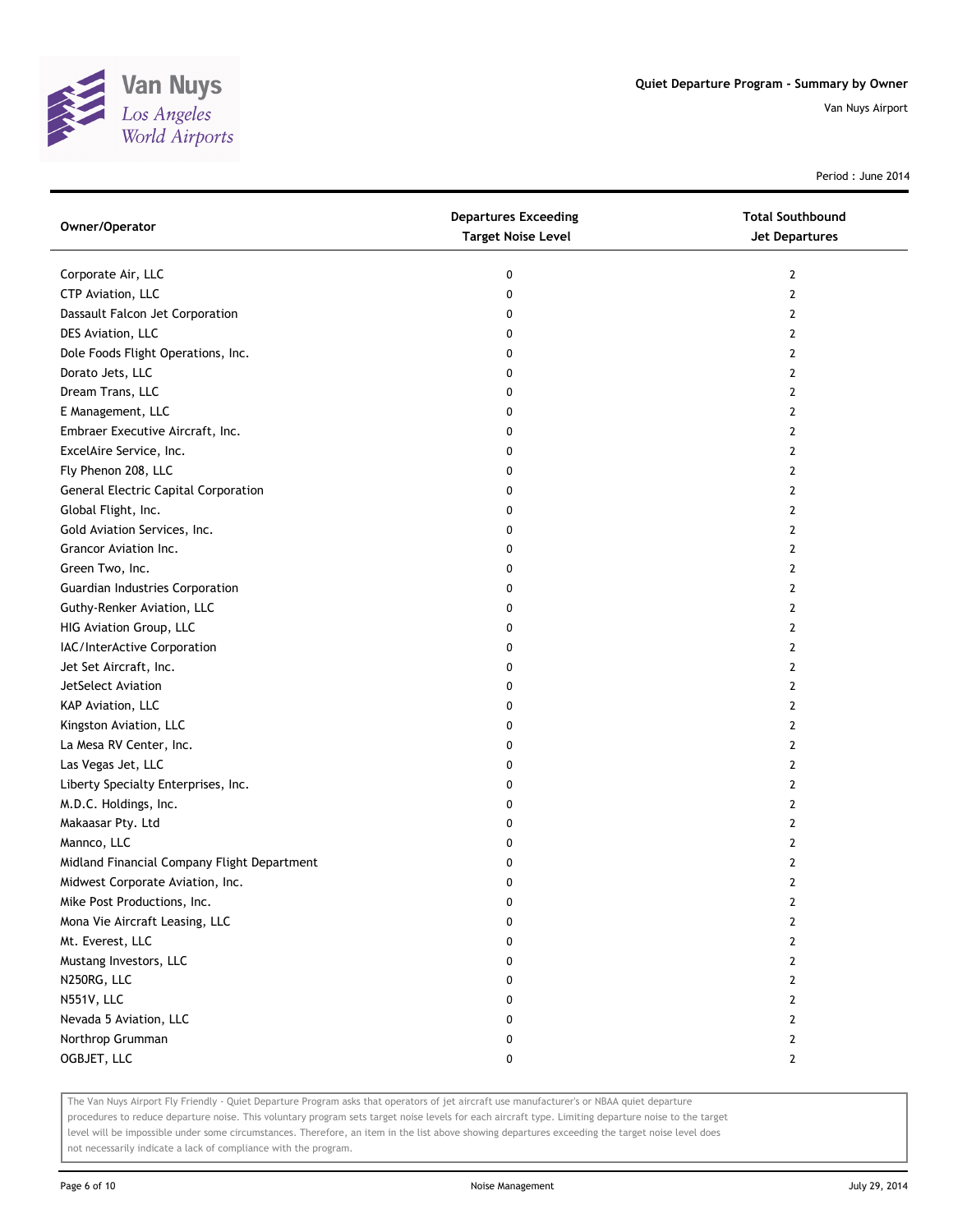

Period : June 2014

| Owner/Operator                         | <b>Departures Exceeding</b><br><b>Target Noise Level</b> | <b>Total Southbound</b><br>Jet Departures |
|----------------------------------------|----------------------------------------------------------|-------------------------------------------|
| <b>Pentastar Aviation</b>              | 0                                                        | $\overline{2}$                            |
| Platinum Equity, LLC                   | 0                                                        | $\overline{2}$                            |
| Policia Federal Preventiva             | 0                                                        | $\overline{2}$                            |
| Presidential Aviation, Inc.            | 0                                                        | $\overline{2}$                            |
| RG Aviation, LLC                       | 0                                                        | 2                                         |
| Roma 550, LLC                          | 0                                                        | 2                                         |
| Select Medical Flight Department       | 0                                                        | $\overline{2}$                            |
| SIG Aviation, LLC                      | 0                                                        | $\overline{2}$                            |
| Sky Trek Aviation, Inc.                | 0                                                        | $\overline{2}$                            |
| SP Aviation, Inc.                      | 0                                                        | $\overline{2}$                            |
| Surefoot, L.C.                         | 0                                                        | $\overline{2}$                            |
| Swiflite Aircraft Corporation          | 0                                                        | $\overline{2}$                            |
| Talon Air, Inc.                        | 0                                                        | $\overline{2}$                            |
| Teknon, LLC                            | 0                                                        | $\overline{2}$                            |
| Tempus Jets                            | 0                                                        | $\overline{2}$                            |
| TFK Aviation, Inc.                     | 0                                                        | 2                                         |
| <b>TFT Aviation</b>                    | 0                                                        | 2                                         |
| The Heavener Company Leasing, LLC      | 0                                                        | $\overline{2}$                            |
| TP Aviation, LLC                       | 0                                                        | $\overline{2}$                            |
| Tracinda Corporation Flight Department | 0                                                        | $\overline{2}$                            |
| TS Aviation, Inc.                      | 0                                                        | $\mathbf{2}$                              |
| <b>UNKNOWN</b>                         | 0                                                        | $\overline{2}$                            |
| Viking Travel Services Limited         | 0                                                        | $\overline{2}$                            |
| Waddell & Reed, Inc.                   | 0                                                        | $\overline{2}$                            |
| <b>Washington Corporations</b>         | 0                                                        | 2                                         |
| Winner 614JH, LLC                      | 0                                                        | 2                                         |
| 5664, LLC                              | 0                                                        | 3                                         |
| Acabel, LLC                            | 0                                                        | 3                                         |
| Aero Air, LLC                          | 0                                                        | 3                                         |
| <b>Aircraft Guaranty Corporation</b>   | 0                                                        | 3                                         |
| Bear Air, LLC                          | 0                                                        | 3                                         |
| <b>C'Air Leasing</b>                   | 0                                                        | 3                                         |
| Cameron-Henkind Corporation            | 0                                                        | 3                                         |
| Candybar Aviation, LLC                 | 0                                                        | 3                                         |
| <b>Central Management Services</b>     | 0                                                        | 3                                         |
| Chase Equipment Leasing, Inc.          | 0                                                        | 3                                         |
| Cin-Air, Ltd.                          | 0                                                        | 3                                         |
| Custom Jet Charters, LLC               | 0                                                        | 3                                         |
| Elite Air, Inc.                        | 0                                                        | 3                                         |
| Fair Wind Air Charter                  | 0                                                        | 3                                         |
| FL Aviation Corp.                      | 0                                                        | 3                                         |

The Van Nuys Airport Fly Friendly - Quiet Departure Program asks that operators of jet aircraft use manufacturer's or NBAA quiet departure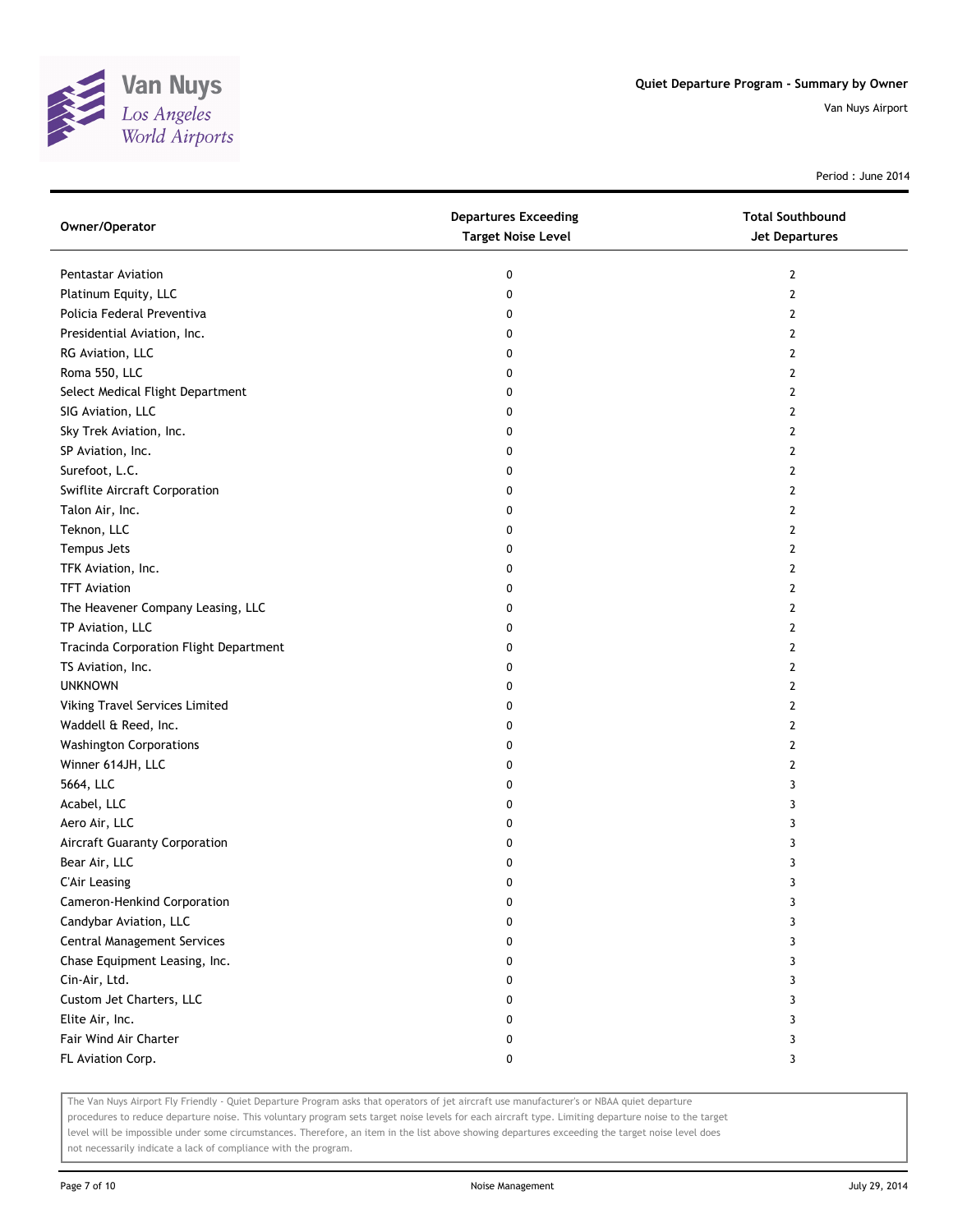

Period : June 2014

| Owner/Operator                        | <b>Departures Exceeding</b><br><b>Target Noise Level</b> | <b>Total Southbound</b><br><b>Jet Departures</b> |
|---------------------------------------|----------------------------------------------------------|--------------------------------------------------|
| Hedgerow, Inc.                        | 0                                                        | 3                                                |
| J.P. Air Charter, Inc.                | 0                                                        | 3                                                |
| JSMGT, LLC                            | 0                                                        | 3                                                |
| Kalitta Charters, LLC                 | 0                                                        | 3                                                |
| KW Flight, LLC                        | 0                                                        | 3                                                |
| <b>MGM Resorts International</b>      | 0                                                        | 3                                                |
| NantWorks, LLC                        | 0                                                        | 3                                                |
| Newsflight, Inc.                      | 0                                                        | 3                                                |
| Occidental Petroleum Corporation      | 0                                                        | 3                                                |
| Red Wing Aeroplane Co., LLC           | 0                                                        | 3                                                |
| Scott, D. Gregory                     | 0                                                        | 3                                                |
| Sierra Papa, Inc.                     | 0                                                        | 3                                                |
| Skybird Aviation, Inc.                | 0                                                        | 3                                                |
| The DIRECTV Group, Inc.               | 0                                                        | 3                                                |
| The Employers Benefit Group, LLC      | 0                                                        | 3                                                |
| Tull Family Trust C/O Mickey Segal    | 0                                                        | 3                                                |
| Velox Aircraft, LLC                   | 0                                                        | 3                                                |
| Wave Equity Partners, LLC             | 0                                                        | 3                                                |
| Windsor Jet Management                | 0                                                        | 3                                                |
| WIV Air, LLC                          | 0                                                        | 3                                                |
| Ace Parts, LLC                        | 0                                                        | 4                                                |
| Air Finance Corporation               | 0                                                        | 4                                                |
| Arrabon Management Services, LLC      | 0                                                        | 4                                                |
| Current Aviation Group, Inc.          | 0                                                        | 4                                                |
| DD251, LLC                            | 0                                                        | 4                                                |
| GS Brothers, Inc.                     | 0                                                        | 4                                                |
| Gulfstream Aerospace Corporation      | 0                                                        | 4                                                |
| JetSet Airlines, LLC                  | 0                                                        | 4                                                |
| Merle Norman Cosmetics, Inc.          | 0                                                        | 4                                                |
| N36MU, LLC                            | 0                                                        | 4                                                |
| Paragon Airways                       | 0                                                        | 4                                                |
| PMC Global, Inc.                      | 0                                                        | 4                                                |
| Regions Aviation Hangar               | 0                                                        | 4                                                |
| <b>Richardson Aviation</b>            | 0                                                        | 4                                                |
| Running Water Land and Cattle Company | 0                                                        | 4                                                |
| Trijet Aviation Management, LLC       | 0                                                        | 4                                                |
| AG Logistic Services, LLC             | 0                                                        | 5                                                |
| AG Spanos Jet Center, Inc.            | 0                                                        | 5                                                |
| Cessna Aircraft Company               | 0                                                        | 5                                                |
| Channel Island Aviation, Inc.         | 0                                                        | 5                                                |
| <b>Chevron Aviation Services</b>      | 0                                                        | 5                                                |

The Van Nuys Airport Fly Friendly - Quiet Departure Program asks that operators of jet aircraft use manufacturer's or NBAA quiet departure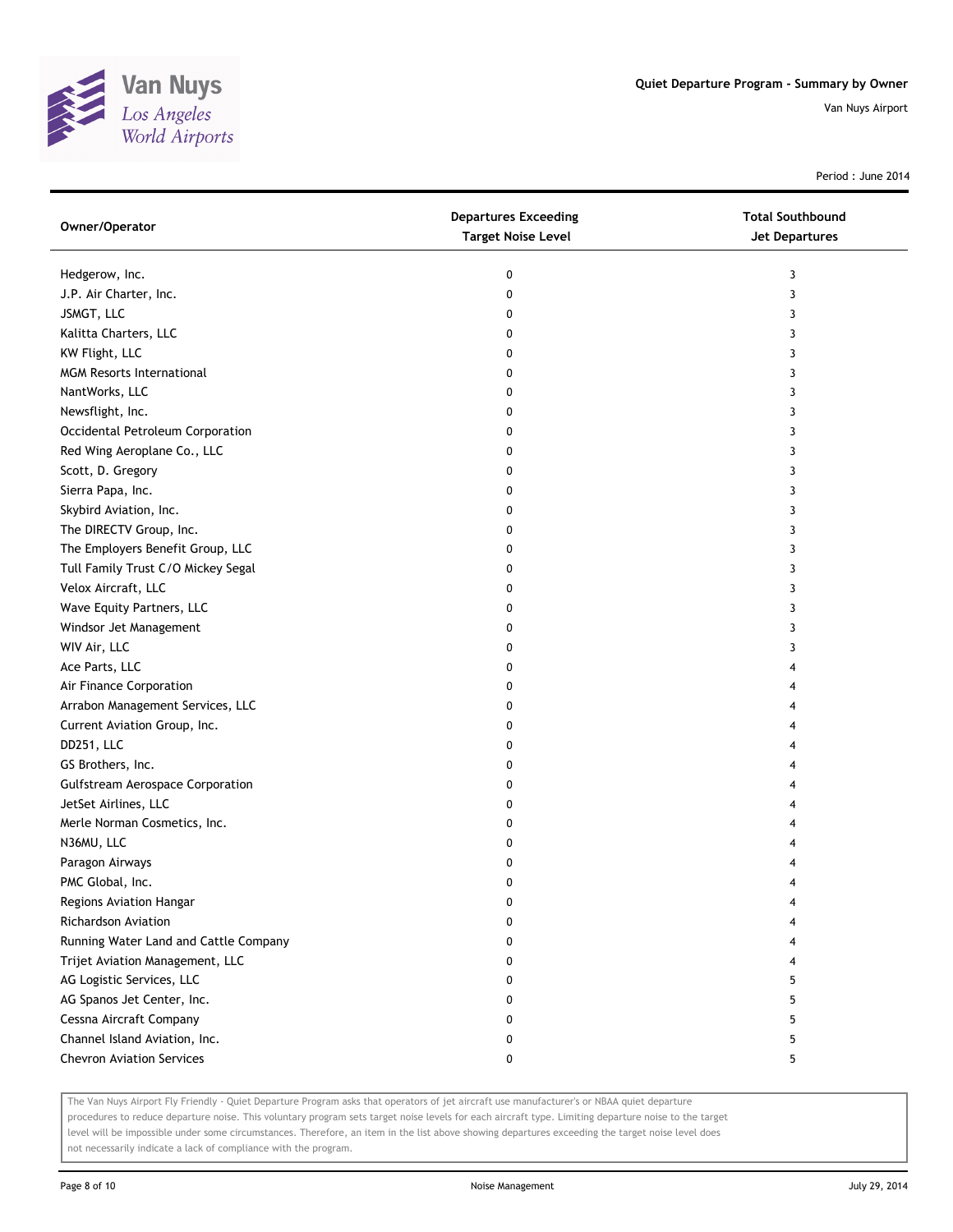

Period : June 2014

| Owner/Operator                        | <b>Departures Exceeding</b><br><b>Target Noise Level</b> | <b>Total Southbound</b><br><b>Jet Departures</b> |
|---------------------------------------|----------------------------------------------------------|--------------------------------------------------|
| Flexnet (Jet Solutions)               | 0                                                        | 5                                                |
| <b>Gama Aviation</b>                  | 0                                                        | 5                                                |
| Golden State Air Charter, LLC         | 0                                                        | 5                                                |
| MC Group                              | 0                                                        | 5                                                |
| Memley Aviation                       | 0                                                        | 5                                                |
| Meridian Air Charter                  | 0                                                        | 5                                                |
| Pilgrim Enterprises C/O Castle & Cook | 0                                                        | 5                                                |
| Prime Jet, LLC                        | 0                                                        | 5                                                |
| Regency Air, LLC                      | 0                                                        | 5                                                |
| Sweet Jet, LLC                        | 0                                                        | 5                                                |
| Threshold Technologies, Inc.          | 0                                                        | 5                                                |
| <b>Wilshire Associates</b>            | 0                                                        | 5                                                |
| Ares Technical Administration, LLC    | 0                                                        | 6                                                |
| Blue Sky 45, LLC                      | 0                                                        | 6                                                |
| Executive Jet Management, Inc.        | 0                                                        | 6                                                |
| FltPlan.com                           | 0                                                        | 6                                                |
| Int'l Union of Operating Engineers    | 0                                                        | 6                                                |
| Mendota Aircraft Management, LLC      | 0                                                        | 6                                                |
| Mustang 51, LLC                       | 0                                                        | 6                                                |
| NuStar Logistics, LP                  | 0                                                        | 6                                                |
| Paramount Pictures Corporation        | 0                                                        | 6                                                |
| <b>STA Jets</b>                       | 0                                                        | 6                                                |
| Leonard Green & Partners, LLC         | 0                                                        | 7                                                |
| <b>MC Aviation Corporation</b>        | 0                                                        | 7                                                |
| Oakmont Corporation                   | 0                                                        | 7                                                |
| Paramount Citrus Aviation             | 0                                                        | 7                                                |
| Space Exploration Technologies        | 0                                                        | 7                                                |
| Tutor-Saliba Corporation              | 0                                                        | 7                                                |
| West Coast Charters, LLC              | 0                                                        | 7                                                |
| Airbar, LLC                           | 0                                                        | 8                                                |
| Desert Jet, LLC                       | 0                                                        | 8                                                |
| Latitude 33 Aviation LLC              | 0                                                        | 8                                                |
| Mid America Jet, Inc.                 | 0                                                        | 8                                                |
| Raspberry Consulting, LLC             | 0                                                        | 8                                                |
| Avalon Capital Group, LLC             | 0                                                        | 9                                                |
| Aviation Consultants, Inc.            | 0                                                        | 9                                                |
| Sands Aviation, LLC                   | 0                                                        | 9                                                |
| <b>NVJETS</b>                         | 0                                                        | 10                                               |
| Sun Air Jets, LLC                     | 0                                                        | 10                                               |
| Golden State Jet, LLC                 | 0                                                        | 11                                               |
| Travel Management Company, Ltd        | 0                                                        | 16                                               |

The Van Nuys Airport Fly Friendly - Quiet Departure Program asks that operators of jet aircraft use manufacturer's or NBAA quiet departure